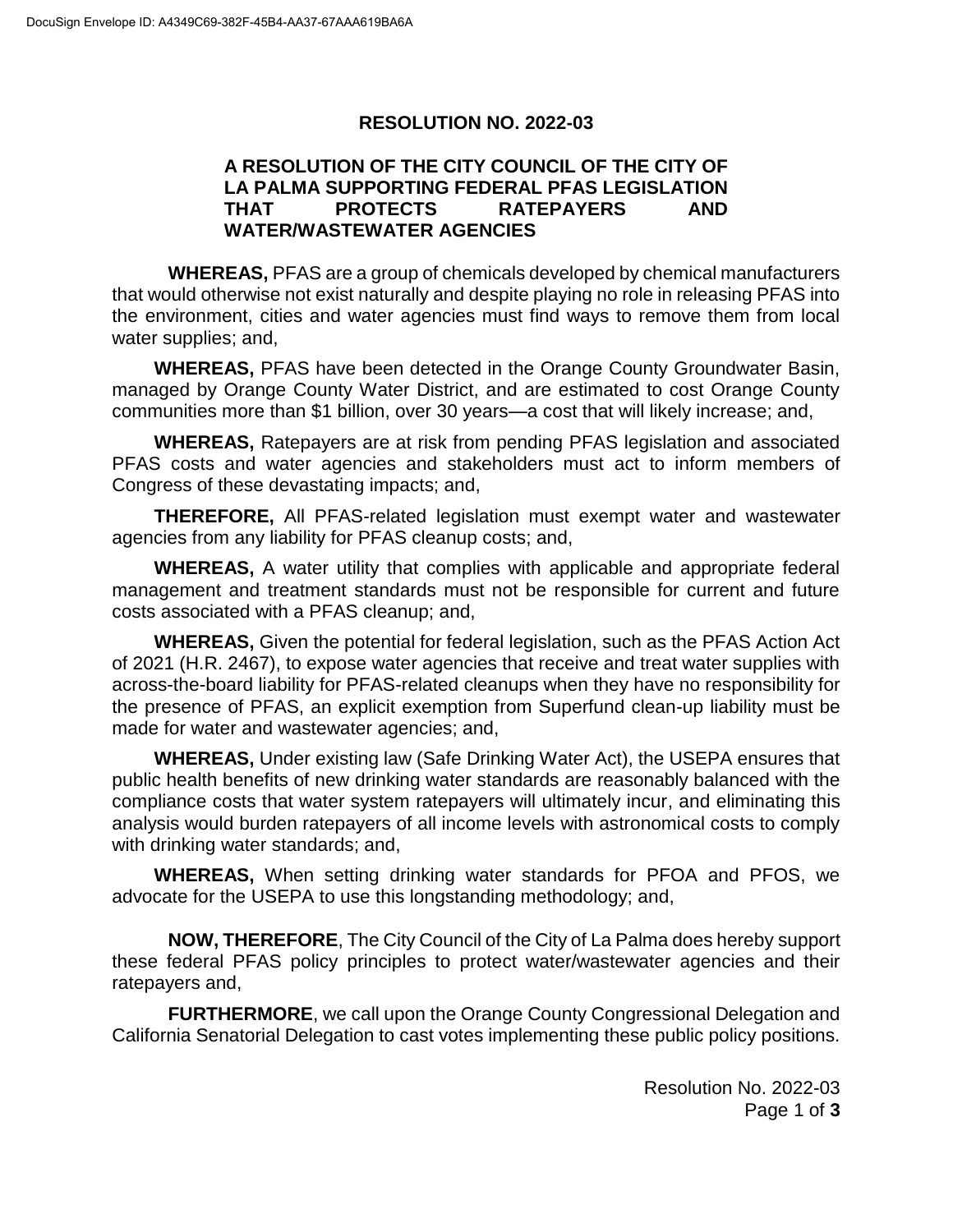**APPROVED AND ADOPTED** by the City Council of the City of La Palma at a regular meeting held on the 18th day of January 2022.

DocuSigned by: Michele Steggell

Michele Steggell Mayor

ATTEST:

-DocuSigned by:

Kyan Hallett Hinton

Ryan Hallett Hinton Deputy City Clerk

> Resolution No. 2022-03 Page 2 of **3**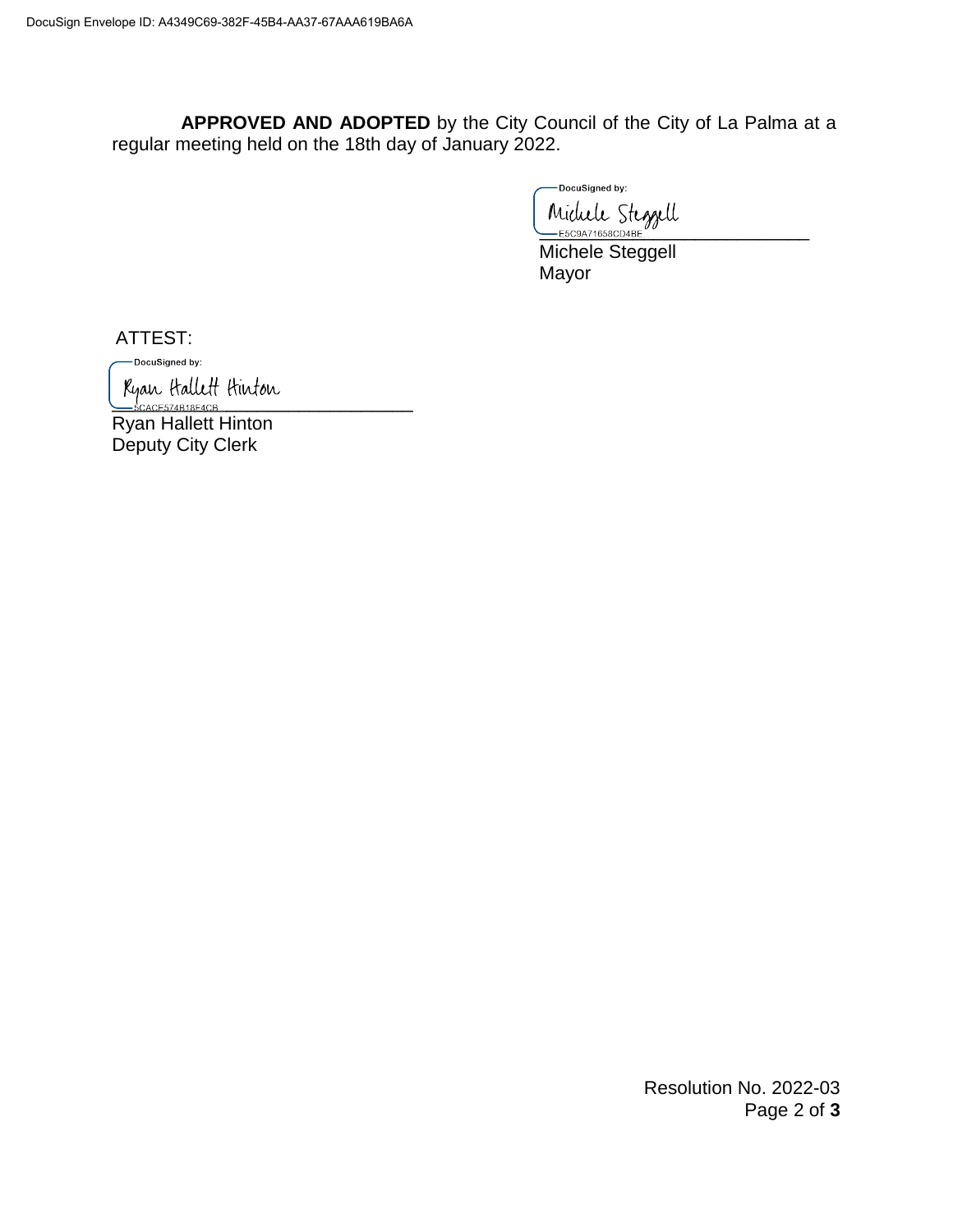STATE OF CALIFORNIA COUNTY OF ORANGE ) SS. CITY OF LA PALMA (1)

I, RYAN HALLETT HINTON, Deputy City Clerk of the City of La Palma, California, DO HEREBY CERTIFY that the foregoing Resolution was adopted by the City Council of said City at a regular meeting of said City Council held on the 18th day of January 2022, and that it was so adopted by called vote as follows:

AYES: Baker, Goodman, Steggell, and Waldman

NOES: None

ABSENT: Patel

-DocuSigned by:

Ryan Hallett Hinton

 Ryan Hallett Hinton Deputy City Clerk

> Resolution No. 2022-03 Page 3 of **3**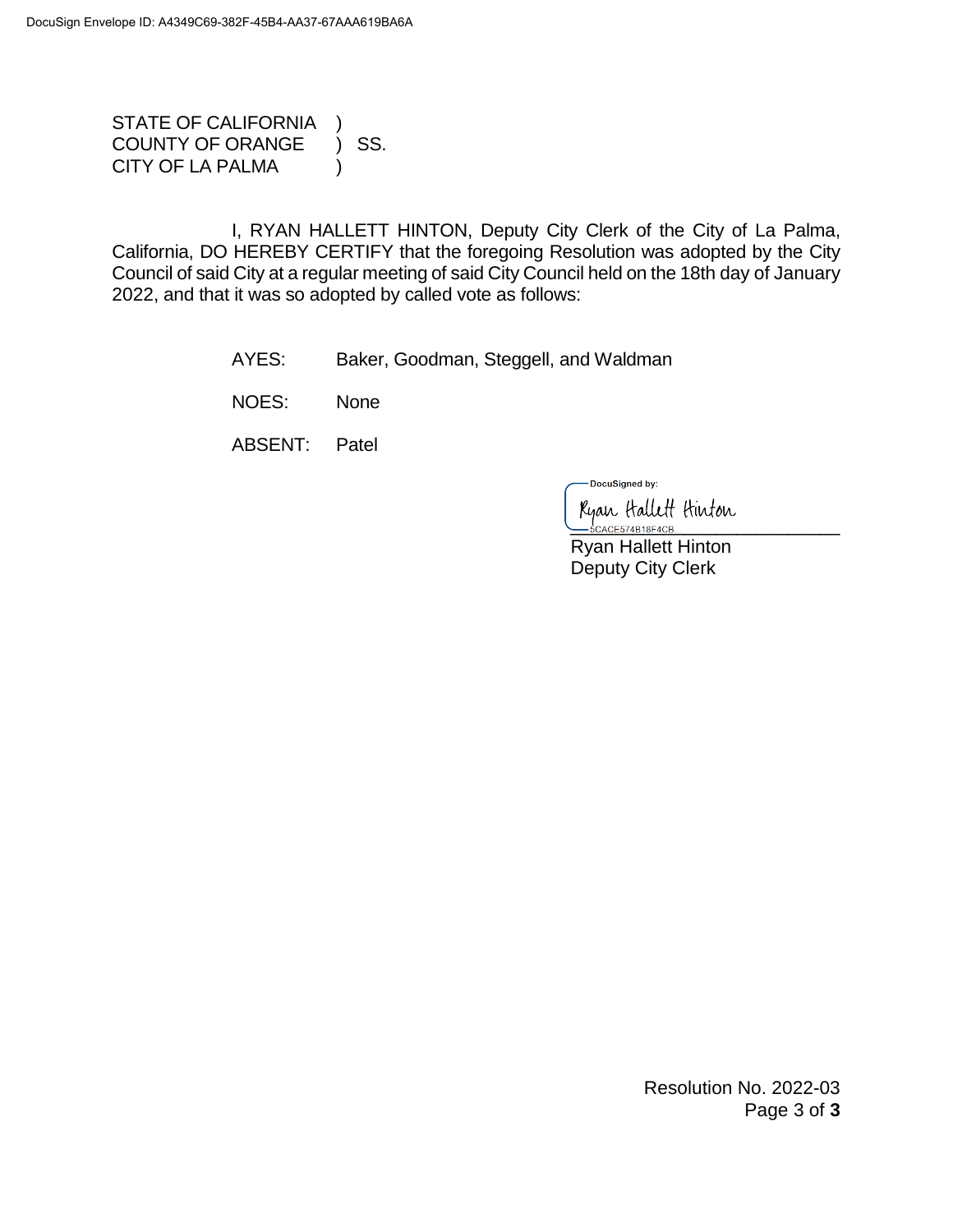

January 25, 2022

The Honorable Congresswoman Sánchez The Honorable Congresswoman Steel 2329 Rayburn House Office Building 1113 Longworth House Office Building Washington, D.C. 20515 Washington, D.C. 20515 (Cody.Willming@mail.house.gov) (Jonathan.Kuperman@mail.house.gov)

The Honorable Congressman Correa The Honorable Congresswoman Kim Washington, D.C. 20515 Washington, D.C. 20515 (Ngoc.Nguyen@mail.house.gov) (Colin.Timmerman@mail.house.gov)

The Honorable Congressman Lowenthal The Honorable Congresswoman Porter 108 Cannon House Office Building 1117 Longworth House Office Building Washington, D.C. 20515 Washington, D.C. 20515 (Shane.Trimmer@mail.house.gov) (Jacob.Marx@mail.house.gov)

2301 Rayburn House Office Building 1306 Longworth House Office Building

Dear Representatives Sánchez, Correa, Lowenthal, Steel, Kim, and Porter:

Orange County is a national leader in water recycling with the Groundwater Replenishment System, stormwater capture behind Prado Dam, and most recently regarding extraction of PFAS from our drinking water. These landmark projects are environmentally superior and have saved Orange County ratepayers billions of dollars from not purchasing expensive, imported water.

It has come to the City of La Palma's attention that the House-passed federal legislation, PFAS Action Act of 2021 (H.R. 2467), would result, if enacted, in exposing the Orange County Water District (OCWD) to CERCLA's liability standard as OCWD works to remove PFAS from drinking water. OCWD has no responsibility for the presence of PFAS, and the concept of imposing CERCLA liability on water districts runs contrary to the "polluter pays" public policy. We respectfully request that you work in support of OCWD's efforts in garnering an exemption from CERCLA liability for water and wastewater agencies as they properly remove PFAS from drinking water as Congress continues to consider legislative responses to protect our drinking water supplies.

Additionally, under current law (Safe Drinking Water Act), the USEPA ensures that public health benefits of new drinking water standards are balanced with the compliance costs that water system ratepayers will ultimately incur. When setting drinking water standards for PFOA and PFOS, we advocate for the USEPA to use this longstanding methodology.

Sincerely,

Michele Steggell

Michele Steggell Mayor

cc: La Palma City Council

Board President Steve Sheldon (ssheldon@ocwd.com)

| www.cityoflapalma.org   | <b>PHONE</b> |  |
|-------------------------|--------------|--|
|                         | 714 690 3300 |  |
| 7822 Walker Street      | <b>FAX</b>   |  |
| La Palma, CA 90623-1771 | 714 523 2141 |  |